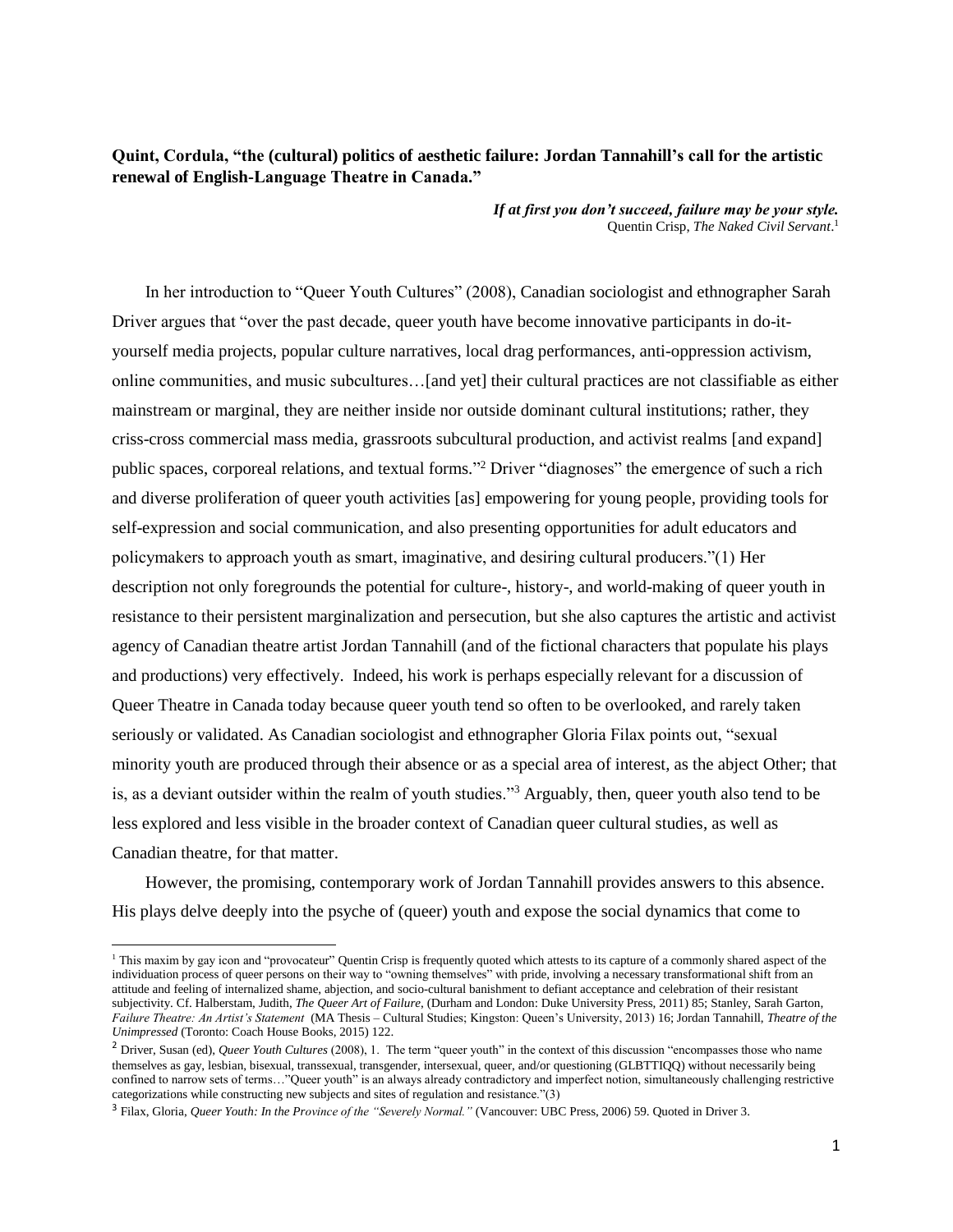define their emerging sense of self. He examines the psychological pressures that attend queer individuation and foregrounds how queer adolescence is marked -- without exception – by shame, secrets and hiding, harassment, exclusion, uncertainty, anxiety, confusion, ambivalence, fear, defiance, threats, humiliation, rebellion, rage, yearning, and above all, intense vulnerability. *Coming out* remains a gruelling rite of (psychosexual) passage into the margins of society and a male economy of cultural production and desire. In other words, Tannahill's plays (re)present today's youth and dispel the truisms that "we've come a long way" since Stonewall. Instead his texts throw light on deeply entrenched homophobic violence despite the mainstreaming of Steven-and-Chris queer visibility. *Get yourself Home Skyler James* (2010), *rihannaboi95* (2013), *Late Company* (2013), and *Concord Floral* (2014) depict the social snares and pitfalls that accompany this fraught journey out of denial and secrecy. Indeed, the "coming of age" of queer teenagers is overdetermined by their struggle to become visible and legible in our heteronormative culture.

In *Late Company* (2013) -- a "well-made play" clearly modelled on the commercially successful "God of Carnage"(2006) by Yasmina Reza -- Tannahill investigates the deep, residual alienation that often begins to underpin parent-child relations and family dynamics when queer youth begin to give voice to their experience as sexual and gender minority youth. Moreover, he exposes the profound shame and unease experienced by heterosexual adults/parents when queer desire and queer culture-making articulate themselves. He also throws light on the growing suicide epidemic among queer youth.<sup>4</sup> In *Concord Floral* (2014), in contrast, he explores "learning to get better" on the threshold of strip-mall consumerism and the Canadian wilderness and reveals hidden queer desires underneath the perfected veneer of affluent and successful, heteronormative family lives. At the same time, he rewrites clichés about the peaceful inertia of our suburbs to disclose hidden echoes of the Holocaust and the raw, merciless cruelties that teenage peer dynamics can shower on their unwitting victims. In a nutshell, as a white, middle-class, suburban and gay playwright, Tannahill's focus has largely been on "writing what he knows." However, he has not shied away from also writing about the vulnerabilities of other minorities. In *Get Yourself Home Skyler James* (2010), he portrays the violent homophobia experienced by working class lesbians in the U.S military before "Don't Ask Don't Tell" was repealed and makes a compelling argument for the rights to asylum of queer refugees. Three years later, in *rihannaboi95* (2013), he focuses on the intercultural and intergenerational complexities that come into play when the ethnic and cultural backgrounds of first generation immigrants clash violently with Canadian contemporaneity and the media cultures their (queer) sons and daughters grow up in and co-produce. 5

<sup>4</sup> Cf. Grace, André P., "Camp fYrefly: Linking Research to Advocacy in Community Work with Sexual and Gender Minority Youth," in Pearce, Wes D. and Jean Hillabold, *Out Spoken: Perspectives on Queer Indentities*, Regina: University of Regina Press, 2013, 127-142.

<sup>5</sup> Both plays are part of his collection *Age of Minority* (2013).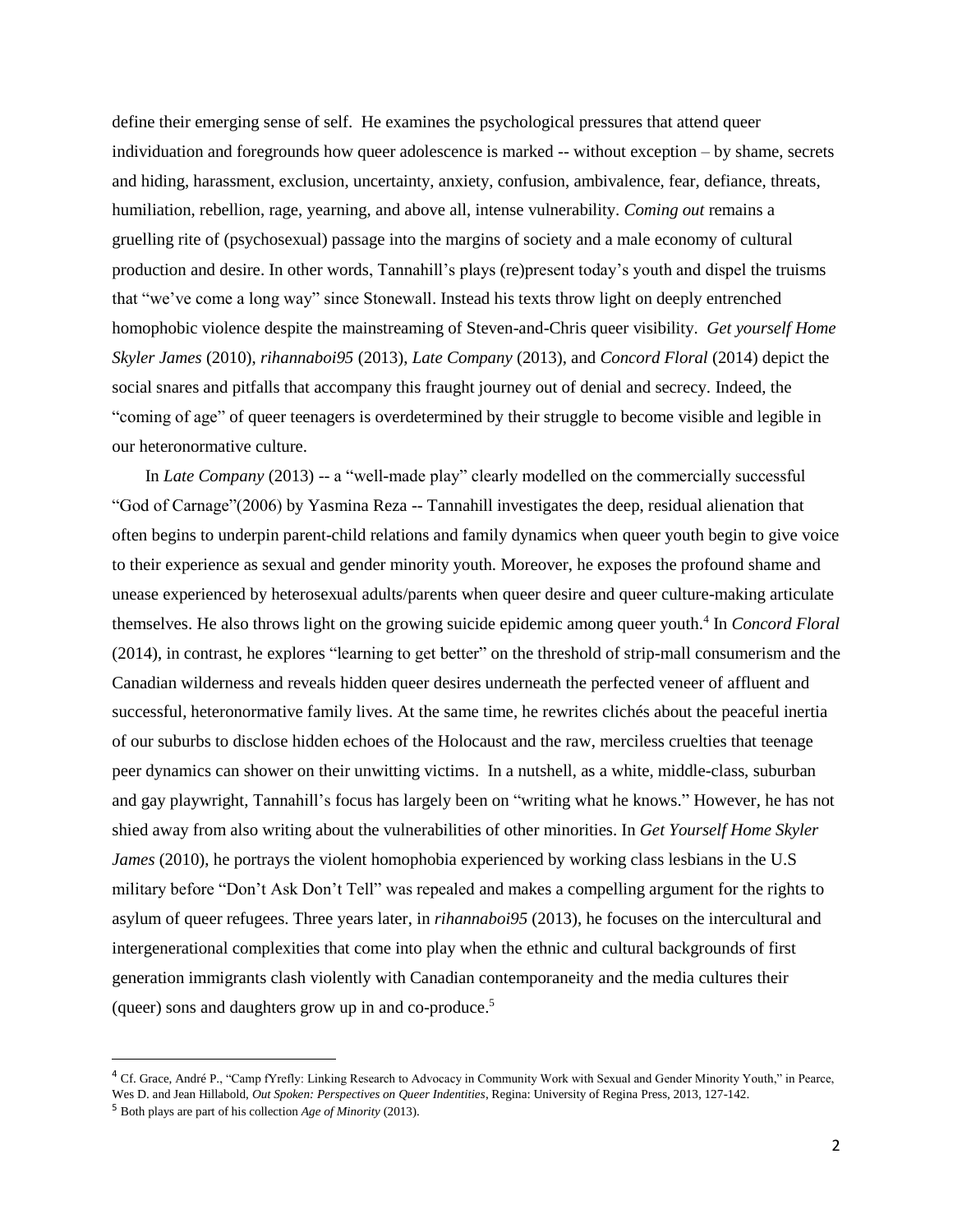In this vein, Tannahill's writing for the stage clearly fulfills an activist purpose. His portrayal of the continuing harassment and discrimination that queer youth suffer is disturbingly accurate. It reflects the research and advocacy of André P. Grace, Director of the Institute for Sexual Minority Studies and Services at the University of Alberta, who throws the entrenchment of homophobic bias and prejudice in Canadian society poignantly into relief,

since July 20, 2005, when the Civil Marriage Age (Bill C-38) extending the definition of marriage to include same-sex couples became law, I can get married. However, I still cannot walk down Whyte Avenue in the heart of my home city of Edmonton without the threat of a homophobe shouting the defamatory epithet "faggot" at me as he drives by in his truck…The current spate of gay-male youth suicides in Canada and the United States, which is a consequence of the cultural havoc that heterosexist/sexist systems and homo/bi/transphobic bullies wreak on these vulnerable youth, indicates emphatically that life can become unbearable for some sexual and gender minority (SGM) youth trying to mediate the rather shaky construction that is our hetero-normative social democracy.

Tannahill's work touches on this paradoxical cultural reality where official legal sanction is met with grassroots homophobic resistance in the street, and at times with tragic consequences. Having said that, in *Queer Youth Cultures*, Susan Driver warns against casting queer youth exclusively as "victims of homophobic violence and heterosexist exclusions in ways that inscribe them within tropes of victimization and risk." She argues that research focused on the "negative effects of subordination" tends to "define [queer youth] reactively against dominant systems and [denies them] the chance to exceed hegemonic discursive influences."<sup>6</sup> To complement Grace's perspective, Driver's research foregrounds that "energetic communications are forged by youth who refuse to be simplistically characterized according to their wounds and abjections."<sup>7</sup> Indeed, also the work of Marnina Gonick confirms that they have "refused to be rendered invisible...[and]...have worked to produce positive self-identifications and representations."<sup>8</sup> As a young, outspoken and gay theatre artist whose work has achieved considerable visibility in recent years, Jordan Tannahill is certainly a case in point, and so are his characters – notably, Sunny, the protagonist of *rihannaboi95* and Joel Shaun-Hastings of *Late Company.* 9

However, apart from his queer activism, Tannahill's advocacy also extends to Canadian theatre generally. In 2015, he published *Theatre of the Unimpressed: In Search of Vital Drama* to share his

<sup>6</sup> Driver, Suan (Ed.), *Queer Youth Cultures*, Albany: State University of New York Press, 2008, 3.

 $<sup>7</sup>$  Ibid. 7</sup>

<sup>&</sup>lt;sup>8</sup> Qtd. in Driver 7 -- Marnina Gonick, *Between Femininities: Ambivalence, Identity, and the Education of Girls* (New York: State University of New York Press, 2003) 137.

<sup>9</sup> A proviso here: Joel Shaun-Hastings is the most central character in *Late Company* although he is absent in the dramatic action due to his untimely suicide. His choice to end his life, as disturbing as it is, becomes the springboard for the characters' investigation of the dynamics and underlying reasons behind their own and the community's institutionalized homophobia that lead to Joel's harassment by his peers. Importantly, though, Tannahill portrays Joel as a creative teen who, like Sunny in *rihannaboi95*, had begun to "produce positive self-identifications and representations" and was victimized for it. Tannahill's portrayal of Joel appears to be modelled on the life and experience of Jamie Hubley – see André P. Grace, "Camp FYREFLY" 132-4.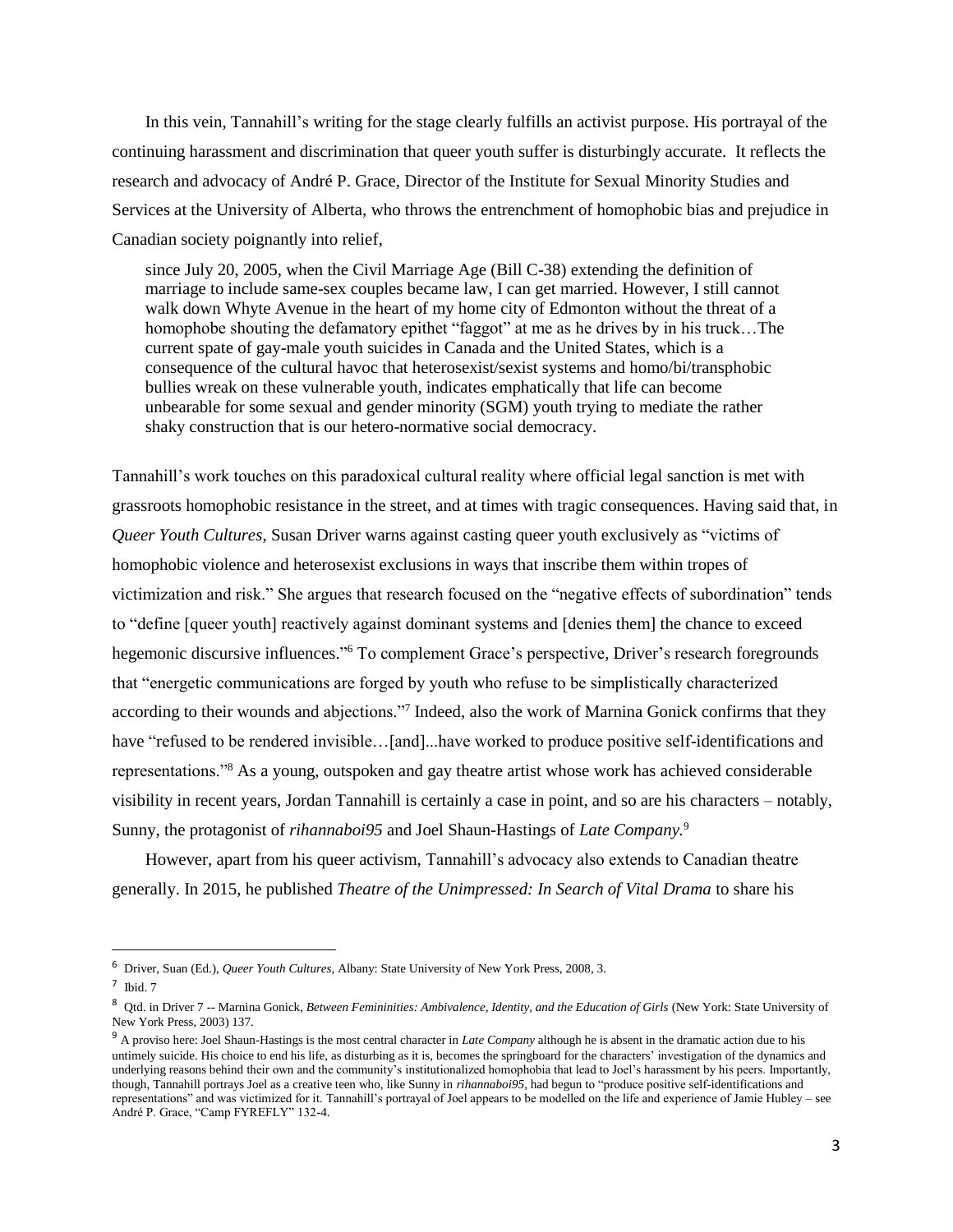frustrations about the limited aesthetic repertoire that defines English-language theatre today. He deplores a state of affairs where audiences, consisting largely of friends and family, go to "see theatre out of obligation," and where their post-show conversation begins with the phrases, "I *expected* to hate it. Didn't you? It's like we're resigned to be unimpressed."<sup>10</sup> His polemic articulates an impassioned call for cultural renewal and rails against the economic strictures and dramaturgical tradition that overdetermine the development of new work as well as the production of mainstream theatre generally. Ultimately, however, his reflections attempt to situate and define the agencies that theatre *could/should/would* still exercise in our technology and media-saturated society.<sup>11</sup> Central to his book is the concept of the "Theatre of Failure" which exhibits many affinities and convergences with Sarah Garton Stanley's thoughts about "Failure Theatre." <sup>12</sup> Tannahill defines it as,

a theatre in which artistic risk and its attendant failures dismantle the status quo of artistic and political thought. [It]…is a joyful and defiant answer to the Theatre of the Unimpressed – the 'well-made' dramatic fare that keeps our ecology in a business-as-usual stranglehold. The Theatre of Failure is not only a refusal of the ideal of the well-made, but nothing less than a renunciation of perfection as a tyranny imposed not only upon theatre, but upon society at large by capitalist hegemony.<sup>13</sup>

Above all else, Tannahill points to the overbearing influence of Scribe's Well-Made Play formula on the culture of play development in Canada, and criticizes a general proclivity among dramaturgs and artistic directors, especially of regional theatres, to "pander safely" to the mainstream tastes of cultural "consumers." He argues that, the "real challenge for Canadian theatre – for all theatre – is to liberate itself from a binary culture where the Well-Made Play is considered the 'true' or 'real' and anything else a bizarre, unappealing outlier."(41) Yet, he does not shy away from self-criticism and admits his own complicities. He warns that his own "well made" play *Late Company* "has helped reify the theatrical status quo" and that plays like it "take up too much space in our theatre ecology."<sup>14</sup> Ultimately, he argues, the power to introduce change rests with the artistic directors who are inherently responsible for developing the tastes of Canadian spectators as programming will shape audience taste and understanding.<sup>15</sup> Against the prevailing status quo, Tannahill estimates that (Canadian) audiences are not "inherently risk averse" but "hungry for new and transformational experiences," and their goal should be to break the cycle. He posits that "if the programming of our

<sup>10</sup> Tannahill, J. *Theatre of the Unimpressed*, 9. Tannahill here quotes his friend Amy in the opening pages to his book.

<sup>11</sup> Cf. Tannahill, *Theatre of the Unimpressed*, 20.

<sup>12</sup> Cf. Stanley, Sarah Garton, "Failure Theatre: An Artist's Statement (2013) – MA thesis, Queen's University, Kingston.

<sup>13</sup> Tannahill, Jordan, *Theatre of the Umimpressed. In Search of Vital Drama*, (Toronto: Coach House Books, 2015) 118.

<sup>14</sup> Ibid 41-2.

<sup>15</sup> Ibid 43.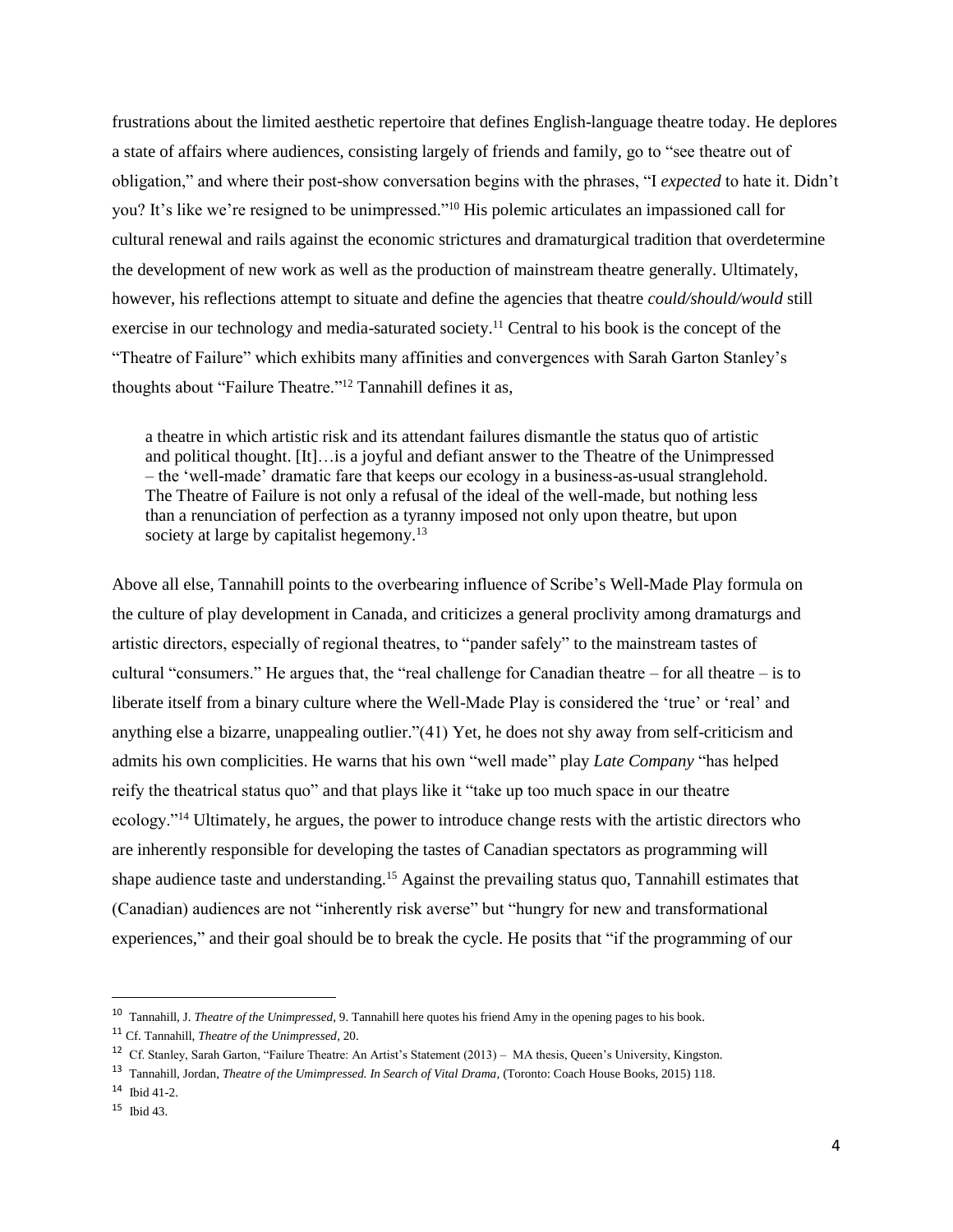institutions is governed by tentativeness and trepidation, tentative and trepidatious plays will be created. Those plays will in turn foster a tentative and trepidatious audience."<sup>16</sup> Indeed, anyone who has looked at the seasonal programming of a good number of Canadian regional theatres will have to agree. Apart from these concerns, Tannahill accurately diagnoses a prevailing neoliberal ethos that governs the decisions and managerial approach of arts administrations and funding bodies alike, and calls for changes to the material conditions of theatre production,

Many of our leading cultural thinkers and administrators have championed notions of creative industries or a creative economy. 'Creative industry' is a very big tent, unadvisedly lumping together the performing arts with advertising, marketing and software development…The rise in discourse around 'packaging,' 'delivering,' 'marketing,' and 'exploiting' culture as a commodity has a creeping effect. This language will continue to permeate how art is created, funded (both privately and publicly) and experienced by audiences…To start with, theatre needs more time and space in which to experiment and fail…Most plays and most theatre artists never have the time or space to learn from their shortcomings. In lieu of endless dramaturgical tinkering on the page, many plays would benefit from longer periods of gestation with actors, designers and directors."<sup>17</sup>

Needless to say, longer rehearsal periods and marginally more resources that would support a more sustained, exploratory period of creation have been a high priority on the wish lists of many theatre artists in Canada.

Having said this, Tannahill's reflections are also clearly inflected by a range of queer influences. His perspective on the future of Canadian theatre effectively draws on and incorporates the recent work of queer theorists and cultural critics, fellow theatre artists and performance scholars, among them Sara Jane Bailes, Lee Edelman, Judith/Jack Halberstam as well as Canadian associate artistic director Sarah Garton Stanley (NAC), whose essay "Failure Theatre: An Artist's Statement" reveals many shared affinities with Tannahill's work. In fact, the first point of her 13-point Manifesto defines failure as "simply one of the strongest agents for change the universe has to offer $"18 - a$  perspective that Tannahill's essay shares and elaborates at length.

This fascination with the regenerative potential of *failure* and the attendant conceptual framework for thinking and theorizing alternative strategies, models and forms has a rich genealogy of development in western culture. In her book *Performance Theatre and the Poetics of Failure*, Sara Jane Bailes argues that "failure opens up a fruitful, tragicomic ground where subversion and resistance can be tried out or

<sup>16</sup> Ibid 43 and 44.

<sup>17</sup> Ibid 75, and 78-9.

<sup>18</sup> Stanley, Sarah Garton, *Failure Theatre: An Artists' State*ment, 5. Cf. Tannahill 17.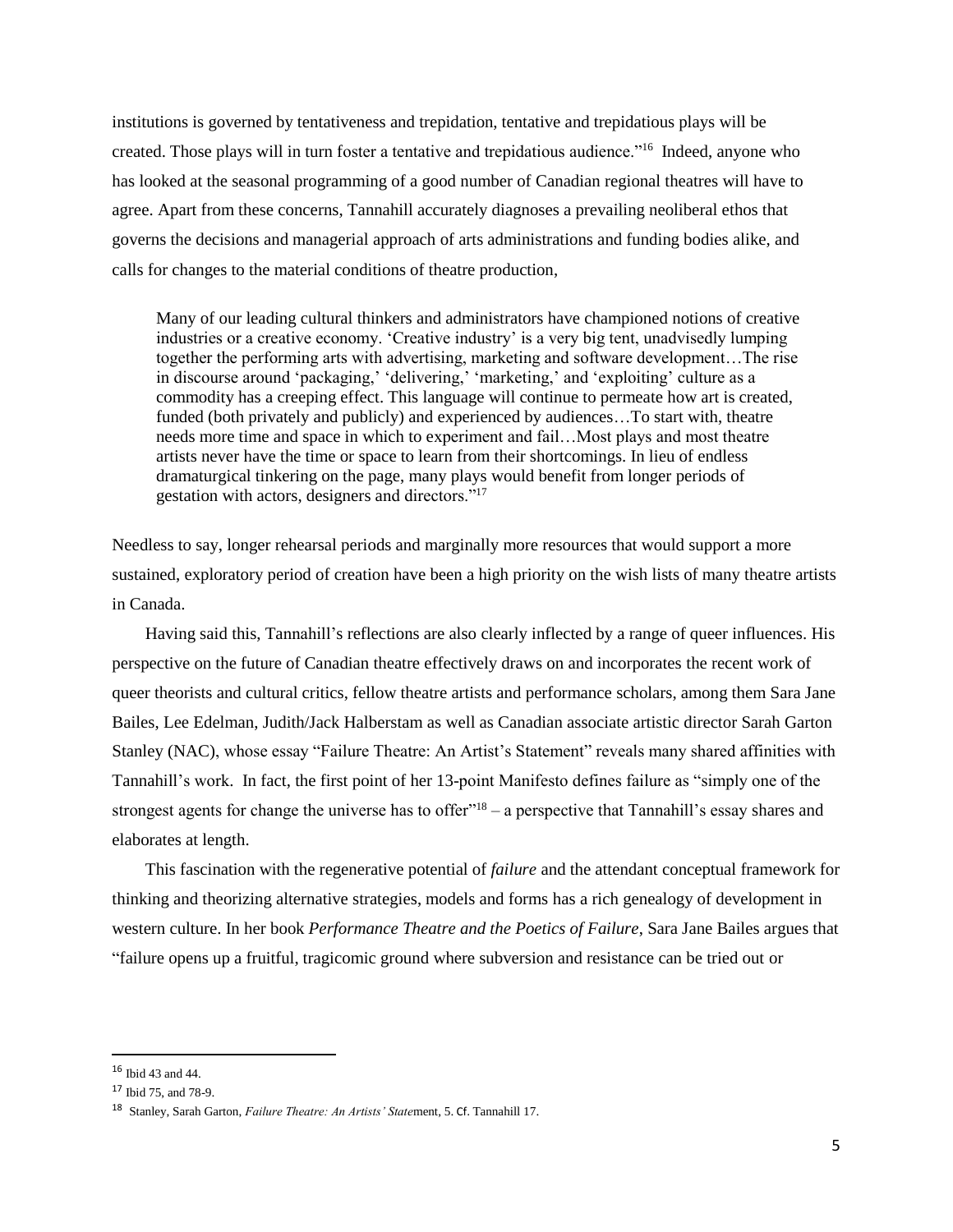rehearsed."<sup>19</sup> She conceives the surprisingly catalytic force of failure and situates its potentiality in a wider ideological context as follows,

As a trope or mode of activity, failure is inclusive, permissive even. It can lead to unanticipated effects…A failed occurrence signals an unpredictable outcome of events where a successful instance might, by comparison, be considered exclusive, prohibitive, and militated by mainstream values. A prescriptive definition of success appeals to conservative ideology and the normative ambitions that consolidate its ideals, whilst the altogether messier undisciplined tactics that failure permits contribute to an anti-conformist ideology, one that seeks to redefine and loosen the boundaries that determine the lived experience and representations that chase after it…Failure works. Which is to say that although ostensibly it signals the breakdown of an aspiration or an agreed demand, breakdown indexes an alternative route or way of doing or making…an opening onto several (and often many) other ways of doing that counter the authority of an singular or "correct" outcome…strategies of failure in the realm of performance can be understood as generative, prolific even; failure produces, and does so in the roguish manner."<sup>20</sup>

Perhaps not surprisingly, the use/fulness of failure in contemporary art practices is effectively defined in this vein by its catalytic ability "to queer" the social and cultural status quo. The flipside of this affinity entails that failure, as also Jack/Judith Halberstam attests, is deeply enmeshed in/with the experience of queerness. In *The Queer Art of Failure* (2011) Halberstam points out that,

queer studies offer us one method of imagining, not some fantasy of an elsewhere, but existing alternatives to hegemonic systems …Heteronormative common sense leads to the equation of success with advancement, capital accumulation, family, ethical conduct, and hope. Other subordinate, queer, or counter-hegemonic modes of common sense lead to the association of failure with non-conformity, anticapitalist practices, nonreproductive lifestyles, negativity, and critique." 21

What is implicit here is the intersection of ideology and contrasting tropes of (re)presentation which is also a central concern for Tannahill's project of cultural renewal. Indeed, in the history of western aesthetics, this interplay between the normative and the transgressive has been materialized in a rich genealogy of alternative forms. According to Bailes, "in art practice, across the visual, plastic and performing arts, a deeper engagement with the degeneration and degrading of form and aesthetic principles is prevalent from the late nineteenth into the early twentieth century."<sup>22</sup> Apart from the assorted modernist styles that defined early  $20<sup>th</sup>$  century culture (Dada and Surrealism, in particular), this counter-

 $19$  Bailes 3.

<sup>20</sup> Bailes 2.

<sup>21</sup> Halberstam 89; see also 94-5. Moreover, s/he also points in this context to the seminal work of queer theorist José Muñoz whose *Cruising Utopia: The Then and There of Queer Futurity* (2010) offers "the most elaborate account of queer failure to date and... explains the connection between queers and failure in terms of a utopian "rejection of pragmatism," on the one hand, and an equally utopian refusal of social norms on the other."(89) Cf. Tannahill 122.

<sup>22</sup> Bailes 3.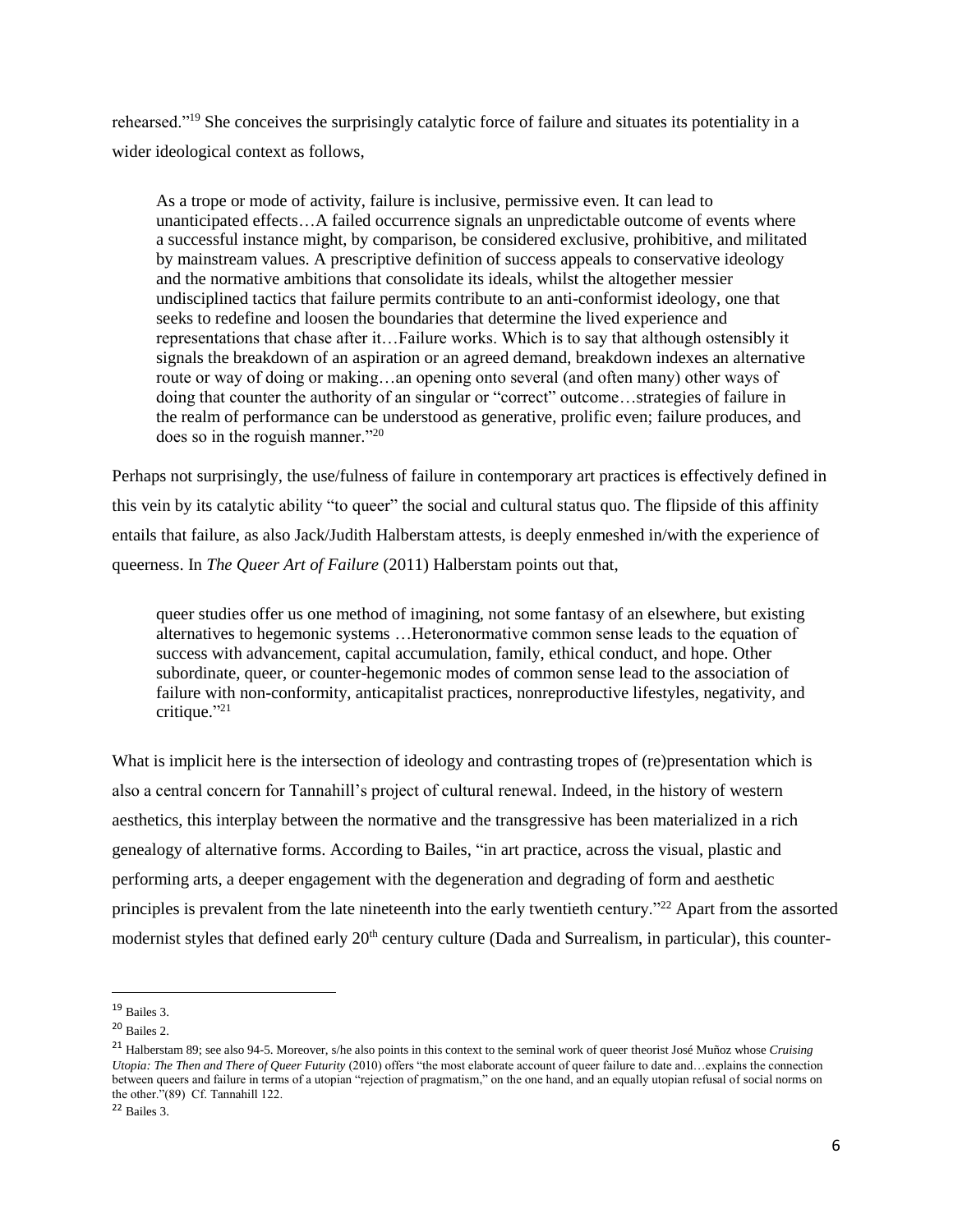hegemonic trajectory of avant-garde and experimental art is extended in the work of Beckett and other Absurdists, the Situationists, as well as John Cage's aesthetic emancipation of silence, indeterminacy and chance, following WWII.<sup>23</sup> Later yet, it is elaborated further in the interdisciplinary experiments of fluxus, happenings, environmental theatre, intermedia, installation and performance art during the 1960s, 1970s, and 1980s, and more recently in the postmodern interrogation of (re)presentational practices and a subsequent turn to social practice. According to Bailes,

Within the western canon, the postmodern period can also be identified in formal terms as witnessing the emergence of postdramatic theatre…a prevalent shift in the ambition of theatre events that develops later, post-1960s, whereby (mainly experimental) theatre-makers' interests have focused upon redrawing the terms of engagement between performer and spectator, shifting performance beyond the interpretive modes of playwrighting and directing [and redefine] the structural and conceptual underpinnings that both constitute and frame the theatre event; this in turn influences the reception of the work. $^{24}$ 

Indeed, given this long genealogy of experimentation and the sheer abundance and diversity of aesthetic sensibilities that depart from and often self-consciously destabilize the representational regime of Realism, Tannahill's fear of the continuing dominance of the "well made" comes somewhat as a surprise. In fact, "we" have been *failing* for a long time. Yet, the material conditions of theatre production, particularly perhaps in the Canadian context, and the associated dependence on sponsorship and funding, tend to cultivate artistic self-censorship and conservative restraints in the majority of theatre professionals whose aim it is to participate in and *survive* as part of the mainstream.<sup>25</sup> Tannahill deplores "the pressures" placed on theatres to be seen in a state of perpetual growth from season to season: greater attendance, higher box-office figures, increased private sector support, more programming, more community outreach." He argues that this "focus on growth often distracts underfunded and understaffed theatre companies from their core artistic activities" and for him, "it seems almost inevitable that theatres would program proven successes, or shape the new work they're developing into recognizable commodities."<sup>26</sup> In other words, the pervasive neoliberal ethos of austerity currently entrenched in Canadian culture has undoubtedly left its imprint on present-day theatre practices and constrains the will and courage for innovation. In this ideological context, the deliberate production of aesthetic failure constitutes an activist act of resistance against the market forces that have come to overdetermine artistic output.

The antidote to this neoliberal hegemony draws on the legacy of early  $20<sup>th</sup>$  century avant-garde modernisms and their enduring artistic "aftershocks," as delineated above. The aesthetic of failures

<sup>23</sup> Cf. Bailes 5-6

<sup>24</sup> Bailes 3. Bailes here draws on the seminal work of Hans-Thies Lehmann of 2006.

<sup>25</sup> Cf. Tannahill, *Theatre of the Unimpressed*, 39-40.

<sup>26</sup> Ibid 76.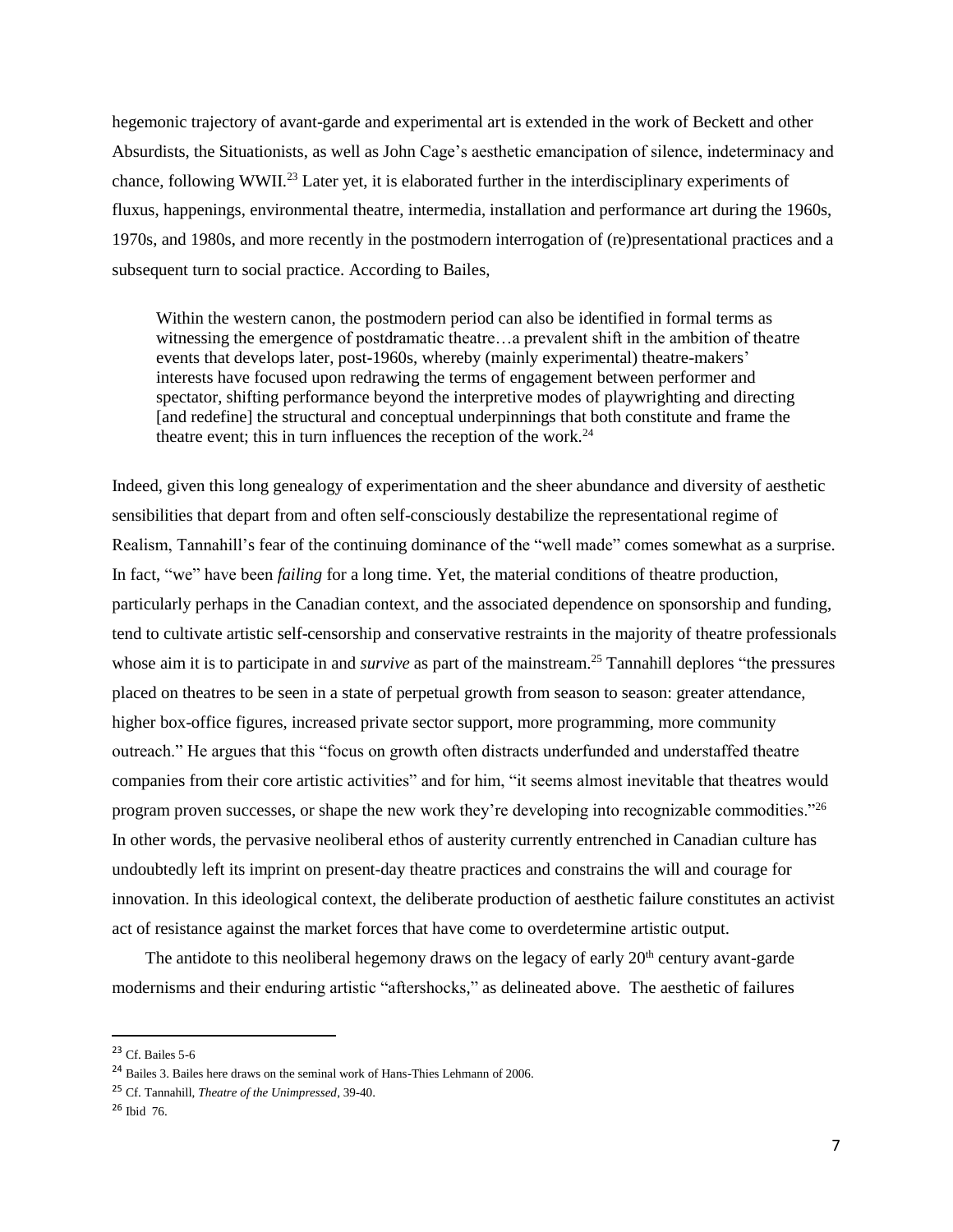Tannahill calls for embrace narrative disintegration and resistance to teleological closure, non-linear or associational dramaturgical structures, verbal and/or spatial collage and simultaneity, self-consciousness, and performance events that abandon traditional theatre venues and seek out alternative locations (sitespecific and site-responsive work) or cultivate interactivity. Moreover, Tannahill's "Theatre of Failure" incorporates the unexpected, unreconciled, unwanted, vulnerable and awkward. <sup>27</sup> It challenges engrained expectations for aesthetic harmony, balance, structure and resolution, and attempts to redefine deeply rooted hierarchies with the aim of developing a new relationship between artists and audiences, between the performance and its reception. Historically speaking, this repertoire of aesthetic strategies and forms has strongly emerged during the later half of the  $20<sup>th</sup>$  century and defined postmodern culture by and large.<sup>28</sup> For Tannahill, theatre artists in Canada fail to "embrace…risk and failure, at an institutional and individual level, [which] is instrumental in cultivating a vital performance culture,"<sup>29</sup> and like Sarah Garton Stanley, he supports the idea that "to fail from a queer perspective, enables freedom."<sup>30</sup>

Among his own early canon, the aesthetically more innovative texts which represent the most salient antidotes to the dominance of "well-made" dramaturgy are without question *Peter Fechter:59 Minutes* (2013) which Suburban Beast produced in Berlin, and *Concord Floral* (2014) which has this year been adopted into the programming of flagship institutions like the Magnetic North Theatre Festival, the NAC in Ottawa, and Canadian Stage in Toronto. *Peter Fechter: 59 Minutes* is a powerful memory play based on the real-life story of a German bricklayer by the same name who was among the first to attempt an escape over the Berlin Wall. His death at the age of 18 at the hands of GDR border patrols has become iconic of Cold War totalitarianism for a generation of Germans who experienced the regime changes that defined the post-War era and who witnessed the construction of the Berlin Wall in 1961. Tannahill blends history and fiction very effectively, and the play's style elegantly evokes the character's memories and present experience of dying in the notorious "death strip" as he bleeds to death, abandoned by Helmut and unassisted, during his 59 last minutes. Focused on Fechter's childhood and teenage years growing up in Cold War Berlin, and especially on his family life and friendship with Helmut Kulbeik, the play's exploration of queer love is vaguely implied. Above all, it probes the limits of male friendship and loyalty, and ultimately the betrayal by Helmut during their attempt to escape and make it to the West.

<sup>27</sup> Ibid 39.

<sup>28</sup> Cf. Lehmann, Hans-Thies, *Postdramatic Theatre*, London: Routledge, 2006; Hutcheon, Linda, *The Politics of Postmodernism*, (London: Routledge, 1989); Innes, Christopher, *Avant Garde Theatre 1892-1992* (London: Routledge, 1993); Counsell, Colin, *Signs of Performance: An introduction to Twentieth-century Theatre*, London: Routledge, 1996).

<sup>29</sup> See *Theatre of the Unimpressed* 19-20, and 122.

<sup>30</sup> Ibid. 20 and 122.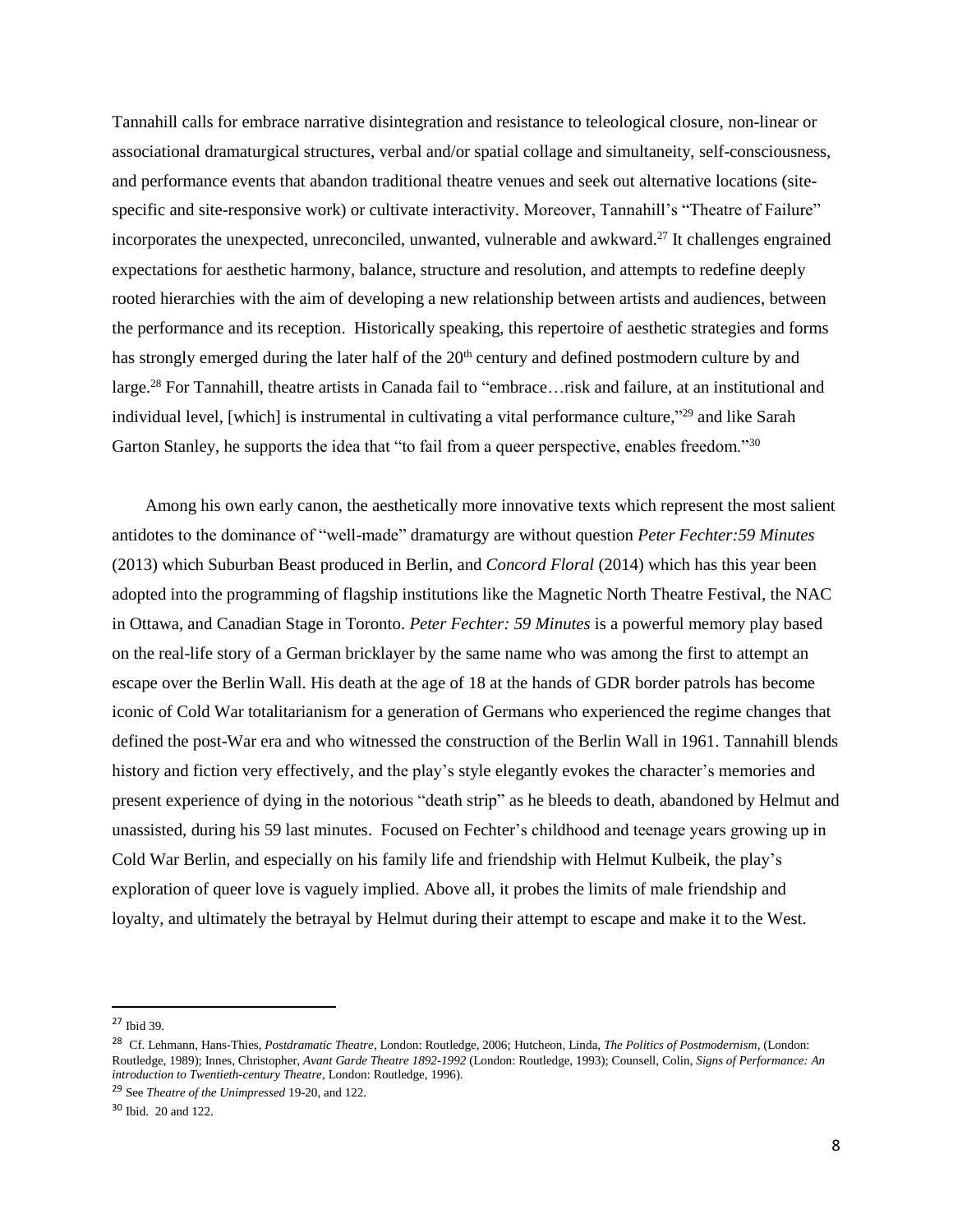Aesthetically, the text and its performance are largely defined by the skillful use of minimal theatrical means and a sound design which allows Tannahill to interleave Peter's memories of family life and of his escape with expanded sensory perceptions of the surroundings as he lies dying. The voices of other characters are pre-recorded and played back, and Peter's own voice amplified and therby "distanced" by means of a microphone. More importantly, the protagonist's experience of time is poignantly heightened by means of a digital clock which is projected onto the stage floor. Arguably, the most powerful visual element, the irrevocable countdown of 59 minutes creates a stark contrast to the whimsical evocation of the character's mental "landscape." As his attention shifts fluidly from past to present, and as his mind sifts through fragments of his life experience, time moves unrelentingly forward toward its final dissolution. Our experience of mortality thus underscores the movements of the protagonist's mind as the play advance irretrievably toward its resolution,

## *The sound of a passenger plane flying overhead.*

I hear two hundred and thirty-six passengers in a flight from Stuttgart a half vertical mile overhead flying away from or toward love.

### *The sound of the airplane's interior: passengers talking quietly amongst themselves.*

I hear the voices of the people on the plane. Talking about the trip ahead, the weather, a bit of gossip. Someone laughs. Someone is reading a book. There is a dog in a cage in the cargo hold who is afraid and alone.

## *The sound of a watch ticking.*

…

Fifty-eight minutes and twelve seconds. The gold watch on the bedside table is ticking.

The ants burrow deep, the crickets scream.

"These fragments I have shored against my ruins"<sup>31</sup>

Here, a last allusion to Elliot's *The Waste Land* creeps into Peter Fechter's dying consciousness before his mind reaches the fulcrum point on which the meaning and purpose of the text itself, of his life and of his decision to escape with Helmut, are balanced precariously between hope and despairing oblivion,

A pair of boots I see boots walking toward me.

*The murmur of guards, the static blips of their walkie-talkies.* Helmut. You came back. His shadow moves over me. I feel him lift me. He has the face of the young guard. He is crying. He carries me in his arms. He carries me over.

<sup>31</sup> Tannahill, *Age of Minority*, 118-9.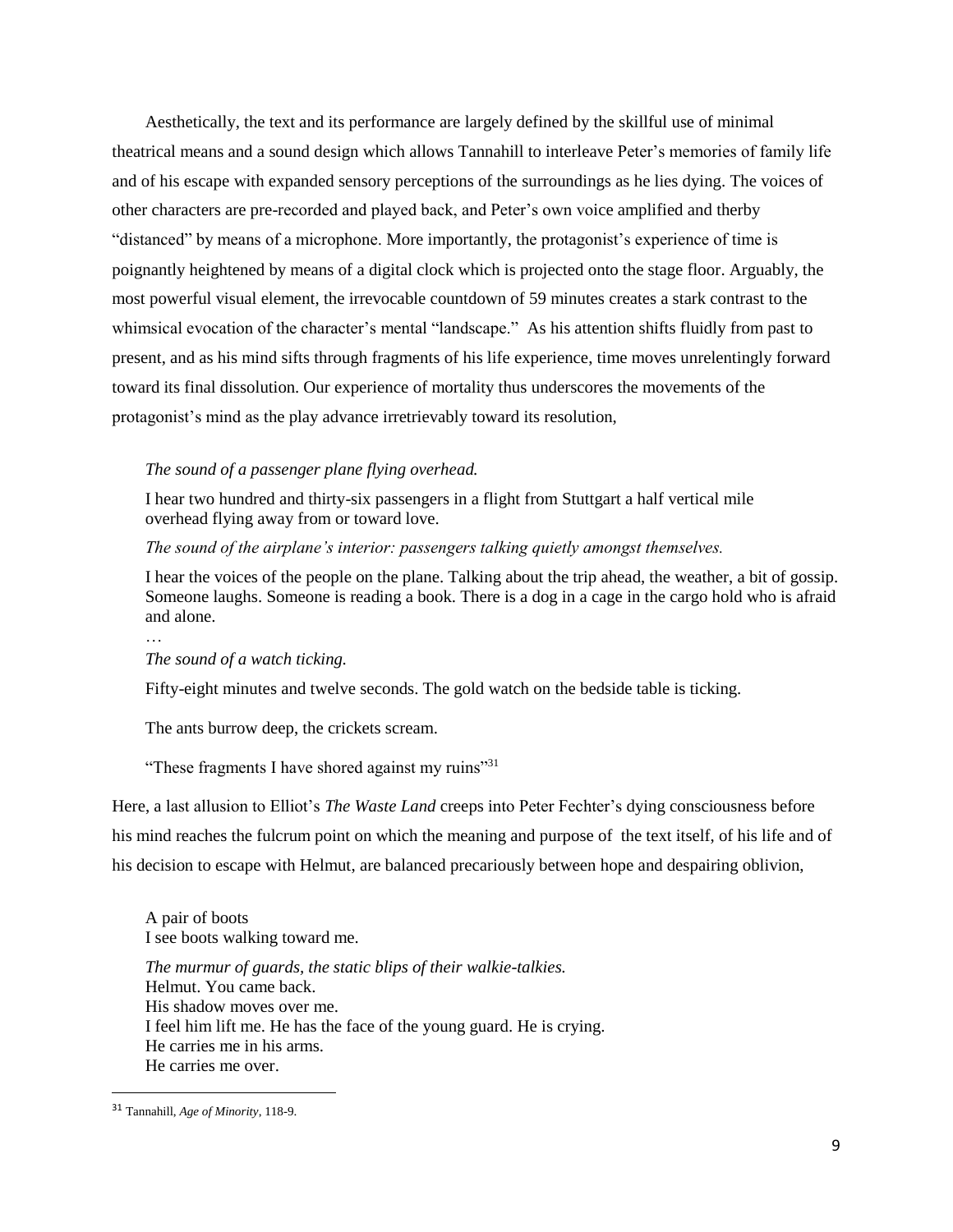He carries me. *The sound of the watch ticking stops just as the time on the digital readout runs out: 00:00 Blackout.<sup>32</sup>*

In light of Helmut's selfish betrayal, Peter's hallucinating mind amalgamates reality and fantasy to sidestep the unbearable answer to the question that has haunted the text from its opening lines, "My mother always told me: never fall asleep with an unanswered question, lest it haunt your dreams."<sup>33</sup> The intense emotional pain of betrayed friendship and loyalty is embedded in Peter's last recognitions and bespeaks a hint of his unspoken and deeply buried, queer love. The pathos of the protagonist's death is undoubtedly heightened through Tannahill's minimalist style as the immateriality of sound throws mortality and the threat of final dissolution powerfully into relief. The play's anti-realistic style thus touches on the existential urgency of human solidarity and love as its central thematic concerns, "I hear two hundred and thirty-six passengers in a flight from Stuttgart a half vertical mile overhead flying away from or toward love."

In *Concord Floral* (2014), Tannahill explores a more daring and eclectic repertoire of anti-realist theatrical means which allow him to transcend the discursive "straight-jacket" of well-made dramaturgy and theatrical realism with ease. The play's dramaturgy rarely consists of conventional dialogue but rather of a collage of scenes performed by ten "numbered characters" who are barely individuated. This aesthetics ensures that the fragments of text, which circulate among them, come together to call up the collective experience of suburban youth. The scenes are vaguely tied together as a narrative about the mysterious disappearance of one of the classmates after her excruciating harassment and shaming by two of the popular girls in the group ("This is a play we created for you/About something that happened not long ago/In our neighborhood/A neighborhood not unlike your own"<sup>34</sup>). The play's aim, however, is ultimately to cast a "wider view" than can be grasped by a narrative approach. As a memory play of youth, the dramaturgy deliberately "sacrifices" linear plot, individuated characterization, or the coherence of their emotional lives, in favor of a deep burrowing into the teenage experience itself, to touch the psychic undercurrents of unspoken feelings and intuitions that accompany them across the threshold to independence ("All parents are a little stupid/They need to make themselves that way or they'll go insane worrying about all the things they secretly know to be true"<sup>35</sup>). The dramaturgy thus engenders a horizon of timelessness which bounds the undefined arc of their teenage perspective on life. This is reflected skillfully in the loose assembly of the scenes.

<sup>32</sup> Ibid. 119-120.

<sup>33</sup> Ibid 65.

<sup>34</sup> Tannahill, Jordan, *Concord Floral* (unpublished manuscript) 16.

<sup>35</sup> Ibid 19.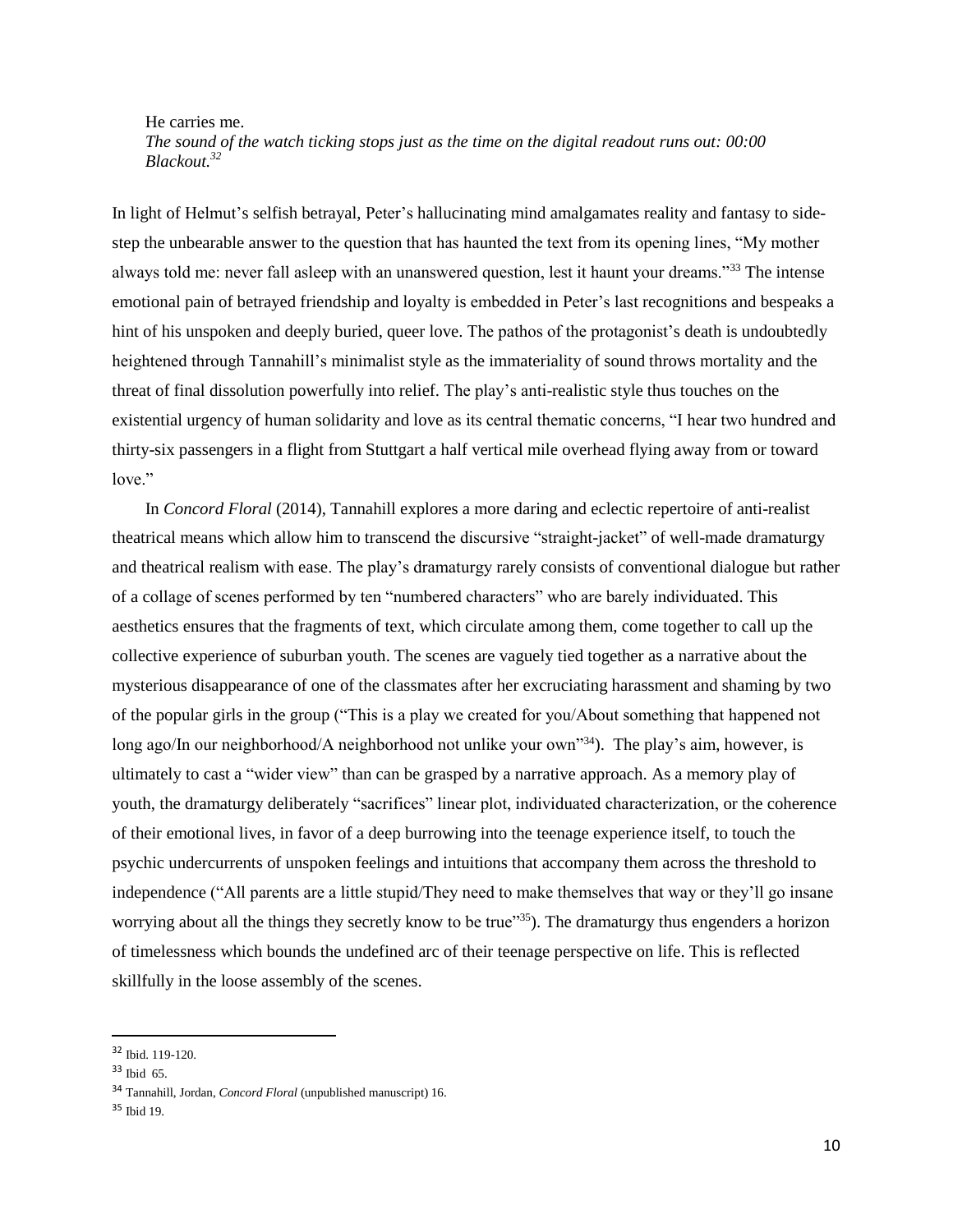Concord Floral, itself, is an abandoned and derelict greenhouse on the threshold of the suburb and the wilderness. Littered with the detritus of industrial horticulture, it offers the teenagers sanctuary from the pressure of their lives ("where no one's making you buy shit or quiet down"<sup>36</sup>), a place to retreat from six hours of Facebooking, to "chill" and to test their bonds and kinship as peers, outside the influence of parents and institutional forces of socialization. It is pervaded by an atmosphere of disquiet and sadness and holds the secrets and "the memory of a thousand teenagers' bodies."<sup>37</sup> However, the play's text is recited by the Teen Chorus in an undefined, unreal no man's land which morphs fluidly from scene to scene. While it makes references to the events that take/took place in Concord Floral, the anti-mimetic dramaturgy of Tannahill's collective memory play avoids concrete dramatic action along with a clear and material grounding in "real" places and social locations. However, it plays creatively and in a quasi-Brechtian style with the audience's ability and willingness to make transient imaginary investments in a sense of time and place ("Let's pretend for a second that you are Toronto and that this line of light is the 407 at night/Let's pretend that this stage is our suburb to the North/And our neighborhood is right about….here. *A white little square of light appears*.")<sup>38</sup>

The text's "mystery" lies buried among the shards of the clique's memory and concerns one member of the group in particular -- Bobbie James. As their collective recitation "pieces together" the story behind her sudden disappearance, the interpersonal dynamics of the teenagers is gradually revealed. Their sociality as a group is shaped and controlled by a cruel underbelly of negative emotions and neediness as two of the more popular girls unleash their envy and acute sense of rivalry against Bobbie as a punishment for having bought and worn a "red sweater." Bobbie's unwitting "breach" deeply disturbs the group's hidden social hierarchy, and deceitfulness, manipulation, status games, narcissism and a lethal will to power empower the two girls to take advantage of Bobbie's vulnerability. The rest of the teenagers allow themselves to be relegated to the sidelines and become passive witnesses of her shaming, harassment and eventual ostracization ("I walked naked all the way through the field/An airplane passed over like thunder/I erased/Barefoot down the long twisting street/I erased"<sup>39</sup>). The spectre of Bobbie's disappearance comes back to haunt the group years later when the remains of her body are believed to have been found in the abandoned greenhouse.

In this vein, the quasi-ritualized, collective recitation of Tannahill's elusive and fragmented text is ultimately revealed as a process of commemoration. It alleviates the collective guilt that haunts the teenagers' memories. Indeed, within the social microcosm of the clique, we come face to face with a

<sup>36</sup> *Concord Floral* 21.

<sup>37</sup> *Concord Floral* 23.

<sup>38</sup> *Concord Floral* 16.

<sup>39</sup> *Concord Floral* 88.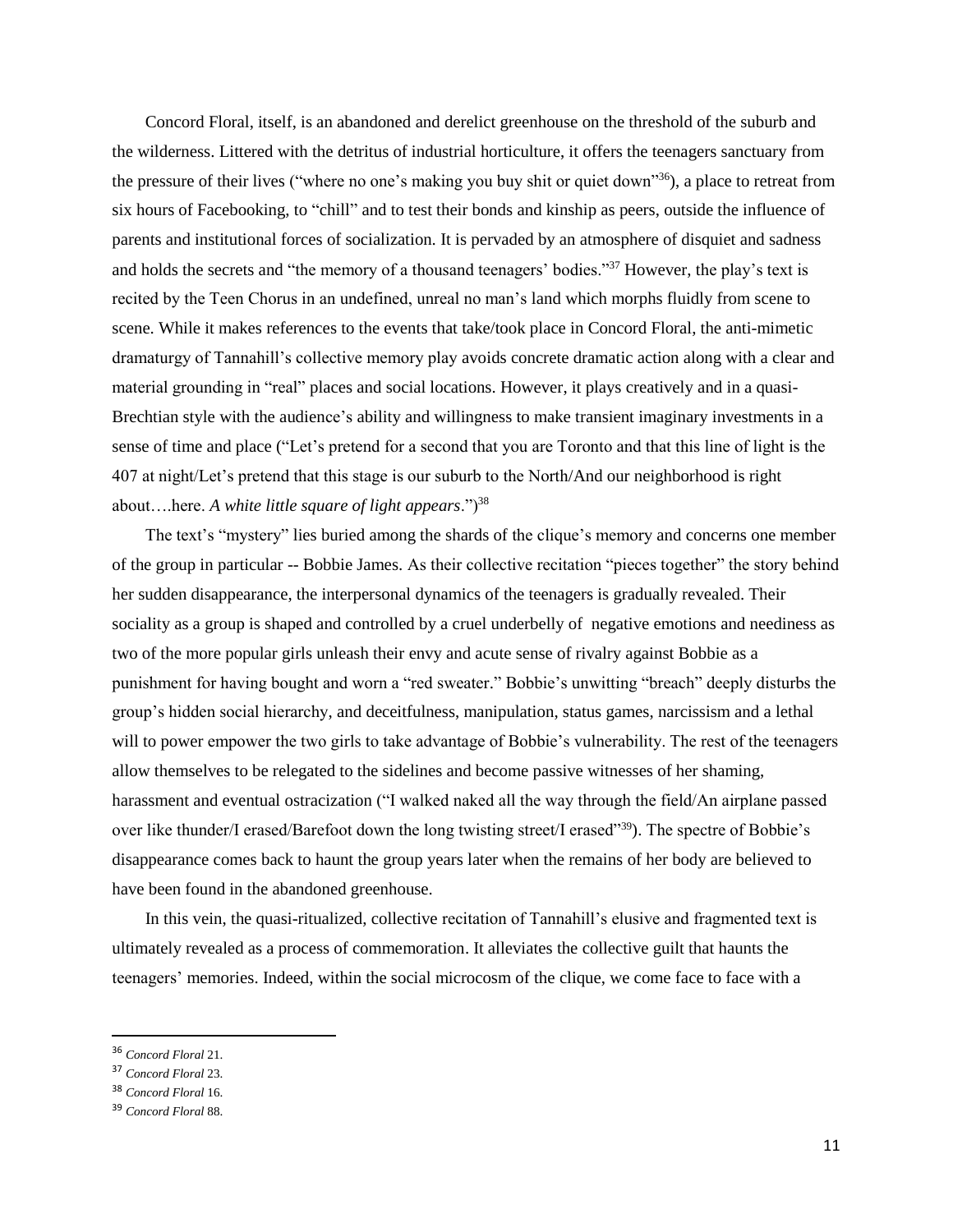social dynamic which is historically all too familiar. It will not come as a surprise that Concord Floral, the greenhouse, was built in 1951 by two German Jews, Esther and David Rosenberg, who live *ex patria* in Canada and have settled down to grow roses "because a life without beauty is unbearable."<sup>40</sup> It is only the end of the play which contextualizes this allusion to the Holocaust and ties is to the merciless shaming and brutal victimization of Bobbie James. However, the play does not end on a note of profound disillusion. The conclusion of *Concord Floral* powerfully widens the play's historical horizons to capture the salient question at the heart of the teenagers' experience. Without false optimism or sentimentality, the epilogue grasps at the potentiality for salvation that may lie in wait, deeply embedded, in the social psychology of genocide,

I once heard someone say 10 percent of any population is cruel, no matter what and 10 percent is merciful, no matter what and the remaining 80 percent can be moved in either direction Well I have a lot of hope for the future I think, by and large, people want to be moved toward mercy And I think they will I think we're moving towards mercy.<sup>41</sup>

What comes to light, then, in the creative risks and "aesthetic failures" of Jordan Tannahill's plays is the fact that they enable innovative articulation of content. His texts give evidence of a discerning sensibility for aesthetic form and reveal how "failed dramaturgy", when it succeeds, is tied closely to the themes, feelings, the collective and individual psychology, and human experiences that lie embedded in the dramatic work. *Peter Fechter: 59 Minutes* and *Concord Floral* are certainly two cases in point.

#### **Rihannaboi95 – queer failure and the potency of queer culture-making**

Here, then, Tannahill's solo play *rihannaboi95* (2013) is of final interest because its queer youth protagonist throws light on so many of the key questions I have touched on here, among them the sociocultural and materialist conditions of queer culture-making, the psychosexual roots of camp sensibility and "failed" style, the parodic use of heteronormative intertexts to allow the queer subject to achieve legibility and expression, and queer aesthetics generally. *Queer "failure" works.*

Having said that, it is important to acknowledge at the outset that the play's dramaturgical form does not as such participate in the radical, avant-garde "aesthetics of failure" that have inspired Tannahill's

l

<sup>40</sup> Ibid 23.

<sup>41</sup> Ibid 91.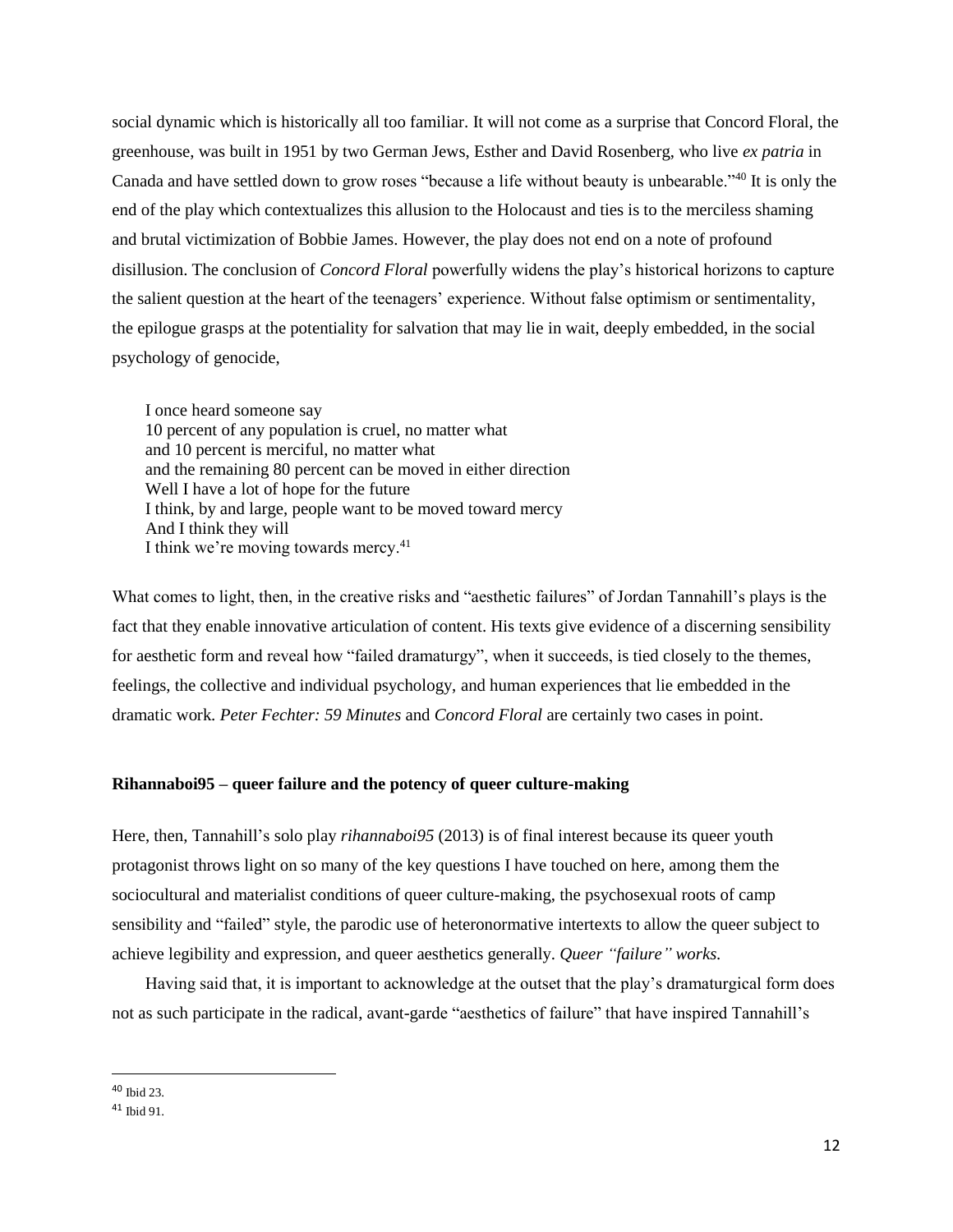theoretical reflections as well as the 'writerly" risks he takes in such works as *Peter Fechter: 59 Minutes* and *Concord Floral*. Nor does its dramaturgy remotely resemble the nonlinear, often radically disjunctive, collage-inspired, and/or nonsensical texts of diverse modernist and (post)modernist European and American playwrights and directors that have inspired him -- among them Gertrude Stein, Robert Wilson, Eugene Ionesco, and more recently, Sarah Kane.<sup>42</sup> Instead, it presents the more or less chronologically organized recollections of his protagonist's *coming out/ becoming/becoming known as queer* as a result of his *online* drag performances.

In *Theatre of the Unimpressed*, Tannahill offers us insights into his reasons for writing the play. The playwright describes an event curated by Jon Davie for Videofag which was entitled "Sissy Boy YouTube Night." The program consisted of "a dozen videos shot by preteen and teenage boys dancing and lipsynching to the pop songs of female divas."43 What impressed the playwright the most was the *attitude* of their drag performances. Unlike adult drag, which is often inflected by irony (at times, even mockery) and which embraces its performativity with self-awareness to amplify the artifice of embodied gender, the videos shown at Videofag "were supremely uncensored and unselfconscious expressions of persona, gender and inner desire."<sup>44</sup>

One of the most innovative features of the text is the fact that it "was performed nightly in a bedroom and live-streamed over the Internet for audiences to watch from their computers."<sup>45</sup> As a solo play performed in front of a computer monitor, Tannahill's text emphatically resists the audience's expectations of the visual pleasures of "successful" theatre in a conventional sense, and it cleverly teases the threshold of liveness/Live Art and mediatization. Arguably, live-streaming provokes an intriguing hybridity of theatrical and cinematic experience and challenges the audience to re-think simplistic definitions of "liveness" which precede the arrival of online *live* communications. Moreover, as I will argue below, it allows Tannahill's character to claim and exercise queer agency as a powerful antidote to the homophobic "neighborhood uprising" his YouTube videos provoke. Reminiscent of the way Spalding Gray's autobiographical monologues resisted the process of commodification which is typical of New York's commercial theatre, Tannahill's "simple" aesthetics in *rihannaboi95* presents the "story as a YouTube video fusing the confessional and sissy-boy dance-video genres."<sup>46</sup> Despite the limitations of its "talking head" format, the play reveals how the "confessions" of its sixteen-year-old protagonist and his "culture-making" exercise queer agency to exceed hegemonic discursive influences.

l

<sup>42</sup> Cf. Tannahill, *Theatre of the Unimpressed*, 39.

<sup>43</sup> Tannahill, *Theater of the Unimpressed* 106.

 $44$  Ibid.

<sup>45</sup> Tannahill, *Age of Minority* (Toronto: Playwrights Canada Press, 2013) 35.

<sup>46</sup> Tannahill, *Theatre of the Unimpressed*, 106.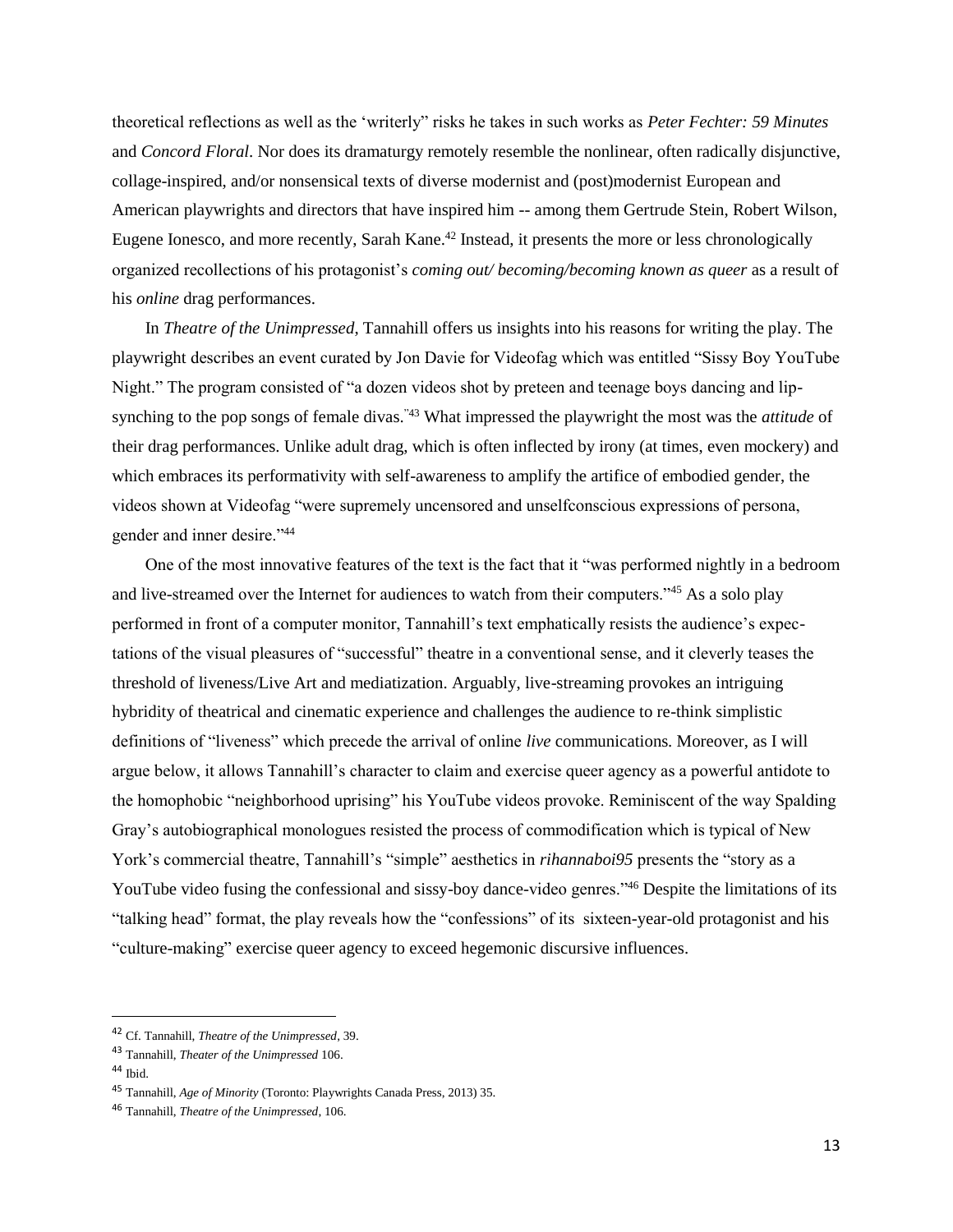Sunny lives with his family of indeterminate ethno-cultural origin in a small, crammed apartment in Lawrence Heights, one of Toronto's first large public housing projects. Known colloquially as the "Jungle," it is an urban area marked by population density and pervasive income inequality. Immersed in his milieu, Sunny's budding queer desire and sexual awareness find clandestine expression in the drag videos he begins to produce, dancing and lip-synching to a handful of Rihanna song. Tannahills foregrounds the clandestine nature of his protagonist's cultural agency to foreground his internalized shame and the residual homophobia which prohibits a free display of his proclivities.

You know when I'm dancing in my videos I'm not even playing any music 'cause the kitchen's right on the other side of the door. So what I do is listen to a song over and over again at night on earbuds, going through the moves in my head. And then when I make the videos I do all the moves and put the song in afterwards and it synchs up perfect. I just make sure Mom's on the phone or Dad has the TV up high....<sup>47</sup>

Going public by posting these on YouTube as *rihannboi95*, his emerging sense of self and the expression of his queered/queering desire increasingly receive social affirmation from the number of "Views" and "Likes" his productions accumulate (as is typical for today's teens). However, these affirmations by an anonymous online following are contrasted poignantly with Sunny's apprehension of his failures at home. The sibling rivalry between his older brother King and himself manifests itself first and foremost in terms of their respective success and/or failure to embody masculinity. For Sunny, King embodies successful heteronormative masculinity,

'Sunny, you're a girl-boy." "Don't stand like that, don't talk like that, you embarrass us," "Be a man," "Be more like King" – My brother King runs the Koodo Mobile at Lawrence Square. Girls like his big watch and his Sean Johns and they let him fuck them between shifts and he blows all his money on nice clothes. I'm like a bad smell in the room.<sup>48</sup>

So my friend says I never smile. And that I talk all quiet. Well duh. Back on Replin Road? Shit, gurl, I'm a *bhadwe ki nasal*. Boys in Rocawear sweatshirts shout "Chaaka! Faggot!" And you wonder why I never smile?<sup>49</sup>

Not surprisingly, then when the YouTube videos are discovered by King and shown to the extended family, the profound emotions that are part and parcel of the homosocial bonds among the men of Lawrence Heights, emotions which shape and stabilize the intercultural dynamics of the community surface violently and threaten the delicate and vulnerable equilibrium of Sunny's identity and sense of belonging.

<sup>47</sup> Tannahill, *Age of Minority* 38-39.

<sup>48</sup> Tannahill, *Age of Minority* 39.

 $49$  Ibid 38.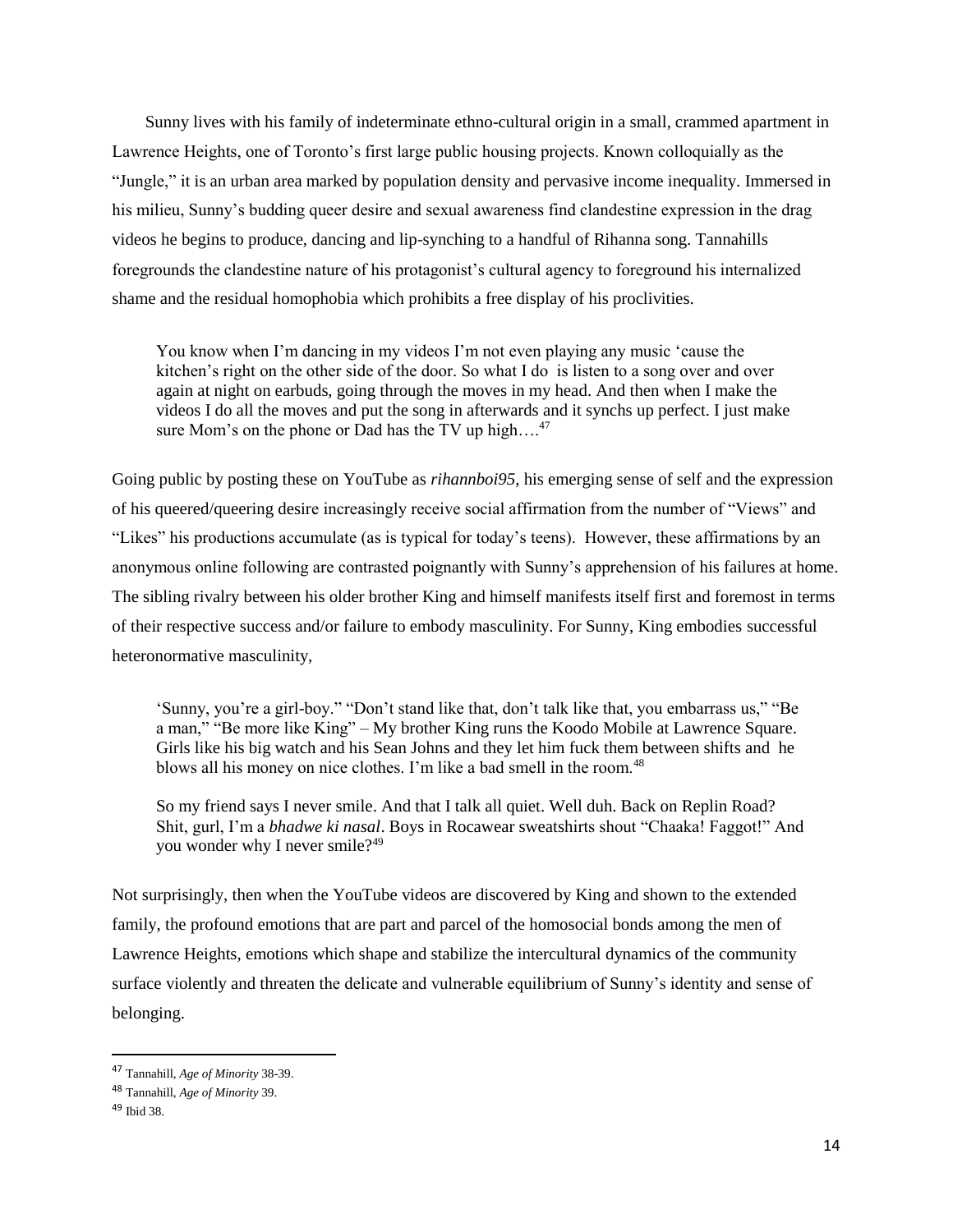King grabs me and hauls me into the bedroom and locks the door and just begins to cry…And he sits down on the bed and he's like "Why'd you have to go and do this, Sunny…And he starts to tell me how his friends've been beating on him for it, calling him a fag, and to get them to stop he said he's gonna help them put me in line, put me in my place – "They gonna come for you, man…You don't get it, Sunny: it's the block, Serb, Bengali, Somali, all these guys, we're brothers, it's how the other blocks see us, our family, and you can't go disgracing us like this, dancing like a faggot on YouTube. You don't think about our honour? Didn't you even stop to fucking think, guy? Wallahi, so stupid.<sup>50</sup>

Sunny's uncomfortable *becoming/becoming known* thus engenders the intense semiotic, interactional and performative labor that will be required to sustain the illusion of "realness" of masculinity and its "authentic" relationship to male bodies among the men of his neighborhood.<sup>51</sup> Homophobia and homophobic panic have always already been a battle for the survival of gender myths and binary constructions that are misapprehended as the immutable and "natural" foundation of the given social (and gender) order. King's complicity with the efforts of the neighborhood's men to police the gender binary ultimately serves merely the goal to protect and maintain its underlying conceptual framework intact. Indeed, Marjorie Garber, as Ziysah D. Markson points out, "describes the cross-dresser as "both terrifying and seductive precisely because s/he incarnates and emblematizes the disruptive element that intervenes, signaling not just another category crisis but – much more disquietingly – a crisis of 'category' itself."<sup>52</sup>

Not surprisingly, King's threats of an imminent explosion of homophobic hatred and violence in the neighborhood result in Sunny's taking flight from the community. His hurried escape ends with his taking refuge in his friend Keira's apartment. He has become a genderqueer fugitive – "So I'm here – fugitive lifestyle. Making this video on her computer…I'm in a fucking rock and a hard space or whatever the saying is…."<sup>53</sup> From here, he live-streams his last YouTube appearance – that is, the performance the audience witnesses live like an "internet voyeur."<sup>54</sup> However, shortly before Tannahill's play and Sunny's account of his *becoming/becoming known* reaches its conclusion a commotion is heard on the other side of the bedroom door. Tannahill thus ensures the audience an opportunity to share in the visceral experience of the threat homophobia poses for the safety of queer subjects.

However, forced for a second time to negotiate the choice between fight and flight, the protagonist now experiences a powerful and cathartic transformation as he negotiates his fear and instinct to take

<sup>50</sup> Tannahill, *Age of Minority* 54-5.

<sup>&</sup>lt;sup>51</sup> Cf. McInnes, David, and Christyn Davies, "Articulating Sissy Boy Queerness within and against Discourses of Tolerance and Pride," in Driver, Susan, *Queer Youth Cultures* (Albany, State University of New York, 2008) 107.

<sup>52</sup> Markson, Ziysah D., "Drag it out," in Driver, Susan, *Queer Youth Cultures* 286. Markson quotes Garber's "Dress Codes or the Theatricality of Difference," *Vested Interests: Cross-Dressing and Cultural Anxiety*. (New York Routledge, 1992) 177-8. <sup>53</sup> Tannahill, *Age of Minority* 57.

<sup>54</sup> This is the video the theatre audience watches as part of the theatre performance's live-streaming of the video on YouTube.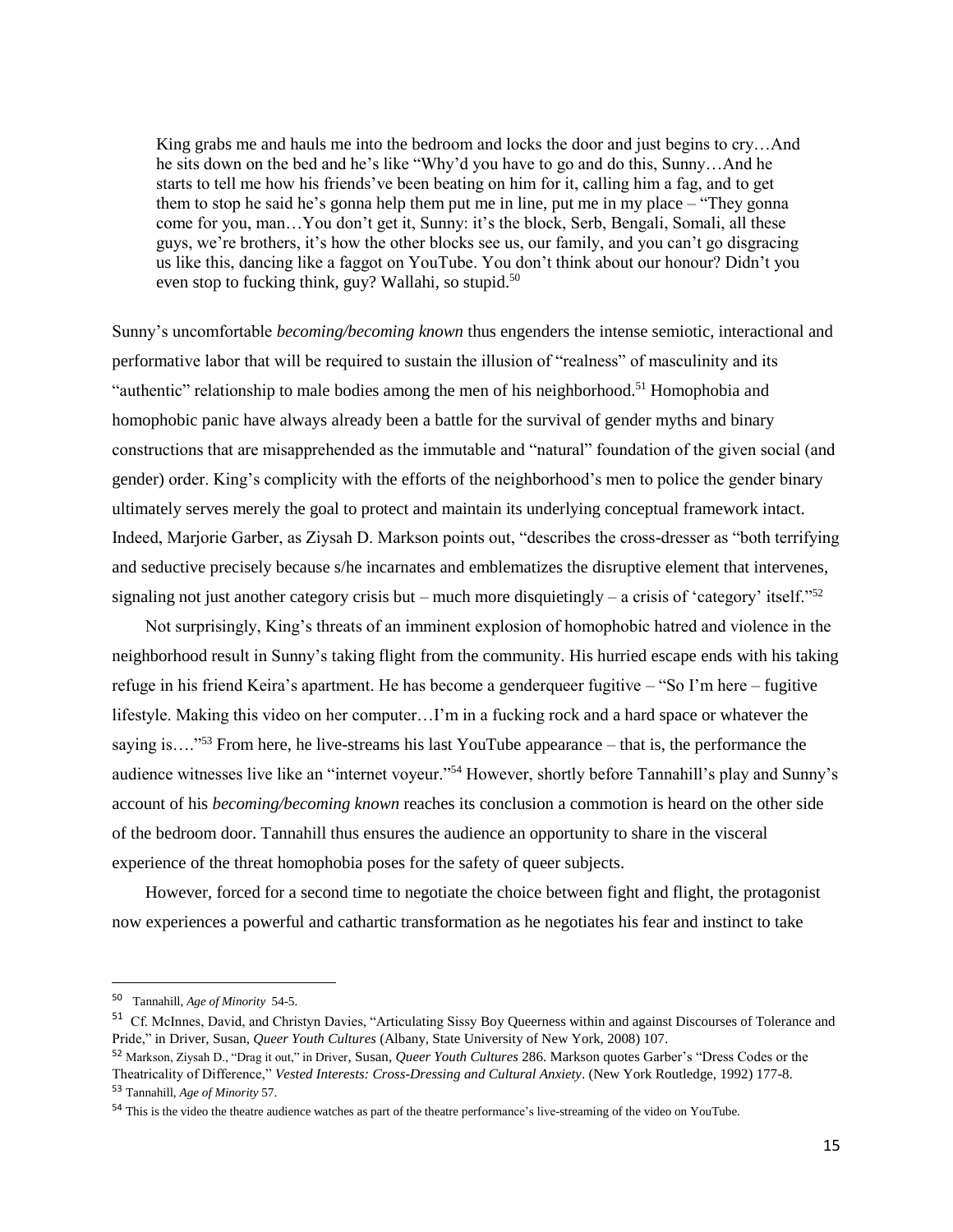flight and decides to confront and defy them. His clandestine culture-making for an anonymous online following suddenly erupts in his energetic recognition of his queer agency. Indeed, the text now links Sunny's dancing and drag performance with his activist energy that will reclaim and transform the neighborhood,

It's fucking Chris Brown; he's here for me but I ain't gonna let him touch me. I'm gonna be strong. I'm gonna live tonight. I'm gonna live. And one day I'm gonna go back to Replin Road and I'm gonna walk down the block with no shame, my head held high, shouting "I'm alive, I'm alive, rihannaboi95," and it'd be like a music video with fireworks and a sick beat, and the boys kicking ball against the wall will stop and they'll say, "Shit, look at Sunny."… And all the faces in all the apartments, they'll watch. My mom and dad and King and my uncles, faces pressed to the glass. In the middle of Replin I'll hit each move perfect, the music blasting, tight jeans, big hair, low-cut, own it, serve it – they'll be watching me in every apartment and basketball court and car on Allen Road…every shopper…every quiet house…every lonely teen on the bus at night…watching YouTube under the covers; we're faggots, we're weapons cocked and fully loaded – we're alive, we're alive, rihannaboi95.

They are in the other room. I can hear them on the other side of the door. Maybe Mom, Dad King. Mr. Bailey. All the riders of the 116...<sup>55</sup>

The play thus climaxes with Sunny's defiant fantasy of outing himself to the entire neighborhood, to the people of his neighborhood community who know him. He dreams his future claiming of public spaces for queer belonging. Here, Tannahill deliberately contrasts his protagonist's earlier descriptions of clandestine and silent dance rehearsals, and lip synching under the covers with the public and unashamed demonstration of social pride which is manifest in his drag performance at the end. In his article "Dance Liberation," David Román maps the long history of gay and lesbian activism and its intersection with community celebrations and dances, as "their dancing [is] a kinethetic ritual of knowingness that signals the subcultural codes of queer collectivity and belonging."<sup>56</sup> In this vein, also Tannahill's queer youth "gets up from his desk, turns the lights back on, and begins to blast a Rihanna song – "Where Have You Been." He dances brashly – he gives it his all. The door behind him is flung open…Sunny keeps dancing. He pays no attention to the open door..."<sup>57</sup> As the play ends with Sunny's "dance liberation," Susan Driver's observations that "queer youth are not discursively containable" is fully validated. Indeed Tannahill's socio-cultural portrait of Sunny, as a whole, clearly demonstrates her insight that "the complexities of their subjectivities and social lives imbricate class, race, ethnic, geographic, and age relations through which queer youth become meaningful to themselves and others."<sup>58</sup>

<sup>55</sup> Tannahill, *Age of Minority* 58.

<sup>56</sup> Román, David, "Dance Liberation," *Theatre Journal*, Vol 55, No.3 (Oct 2003)

<sup>57</sup> Tannahill, *Age of Minority* 58.

<sup>58</sup> Driver, Susan, *Queer Youth Cultures* 2.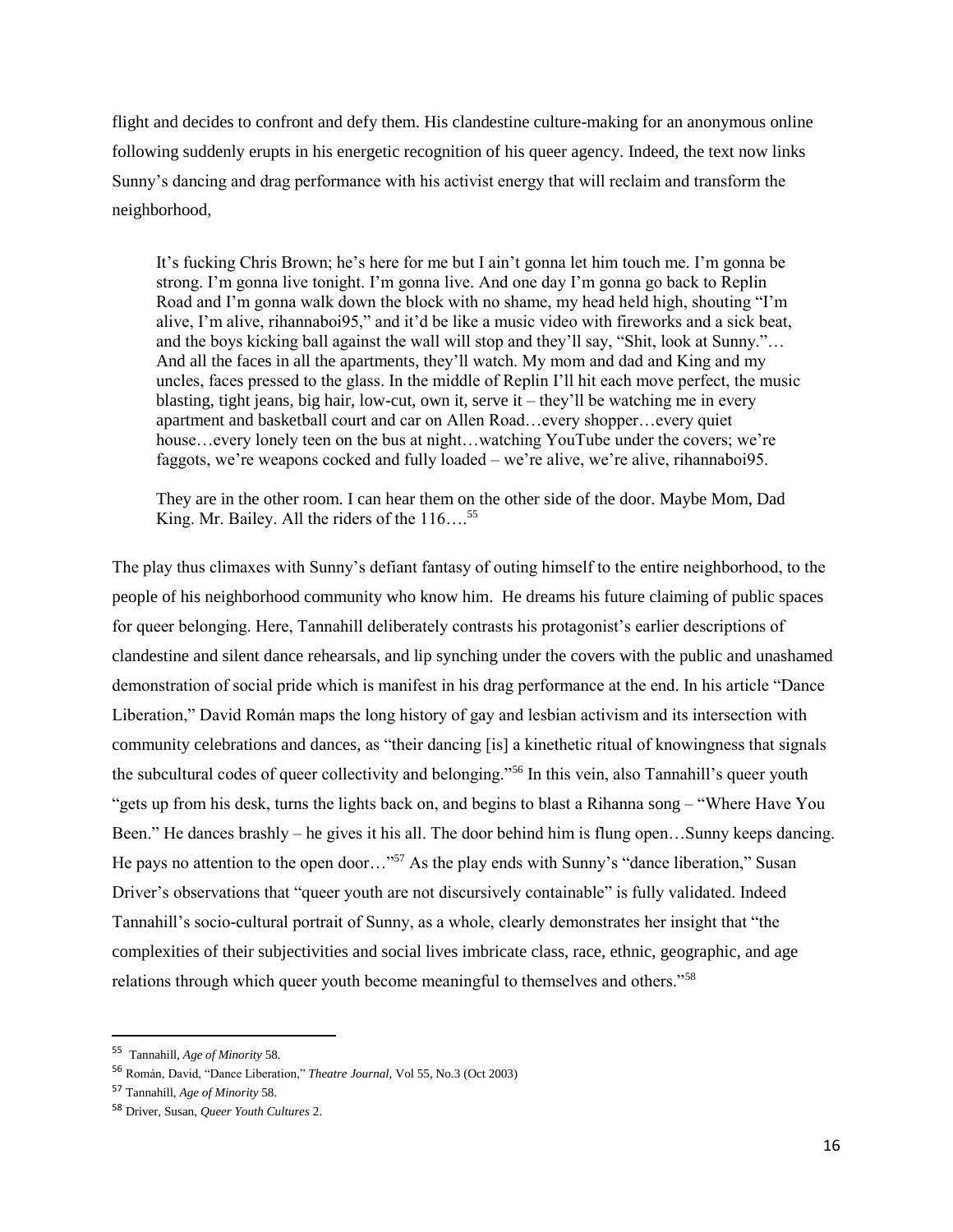Here, however, it is worthwhile to return to the question of an aesthetics of failure. The hybrid form of *rihannaboi95* "riffs" on the themes of liveness and mediatization and lays bare differences in cultural agency that are deeply embedded in the medium. Tannahill's text carefully contrasts the intimacy of autobiographical online confession and the anonymous affirmations afforded by online communication which has a diffused, potentially global reach, on the one hand, and the transformational power of live encounters in streets and public spaces which allow for "in yer face" claiming and celebration of marginalized identities. Indeed, he strongly endorses theatre that engages with the internet.<sup>59</sup> For him, Sunny represents "the amateur as a self-determined and enfranchised participant. It is the amateur who will inherit the twenty-first century."<sup>60</sup>

In this sense, Tannahill reveals how the agency of queer youth is situated in a wider socio-cultural and media context, and how they resist and have the power to thwart hegemonic discursive influences. Indeed, *rihannaboi95* accurately reflects recent trends in how a new generation of innovative artists harness the accessibility of the internet "because it gives them full control of the production process. They are not waiting to be programmed by a theatre; they can make a work and disseminate it on their own terms. They can also sidestep the real-estate dilemma" and thus overcome the material restraints imposed by neoliberal austerity.<sup>61</sup> As also Sara Jane Bailes observes in *Performance Theatre and the Poetics of Failure*, "The proliferation of independent do-it-yourself/home-made artistic production amongst smaller ad hoc or organized groups, in far thriftier conditions, reflects the intensity of urban living and the countless subversive and often invisible ways individuals and communities are able to undermine the political, cultural and social order propagated by hegemonic ideology and its system of values."<sup>62</sup>

As the artistic director of his theatre company *Surburban Beast* and as curator of *VideoFag*, 63 Jordan Tannahill, has undoubtedly proven himself a "cultural and political catalyst" in recent years. As a playwright and director, he has "become strongly visible" not only in Toronto's art and theatre scene but across the country. However, while his "culture-making" has found its Canadian home, his individual sense of "belonging" is clearly marked by ambivalence, restlessness and unease. In *Theatre of the Unimpressed*, Tannahill has proven himself a resistant, precocious and forward thinking artist who cares deeply about Canadian theatre and its future.

<sup>59</sup> Tannahill, *Theatre of the Unimpressed* 106-113.

<sup>60</sup> Ibid 113.

<sup>61</sup> Ibid 109.

<sup>62</sup> Bailes 2.

 $63$  Videofag -- a live art, video/film, new media and performance lab in Toronto's Kensington Market which he co-founded and ran with his partner William Ellis (October 2012 – June 2016).